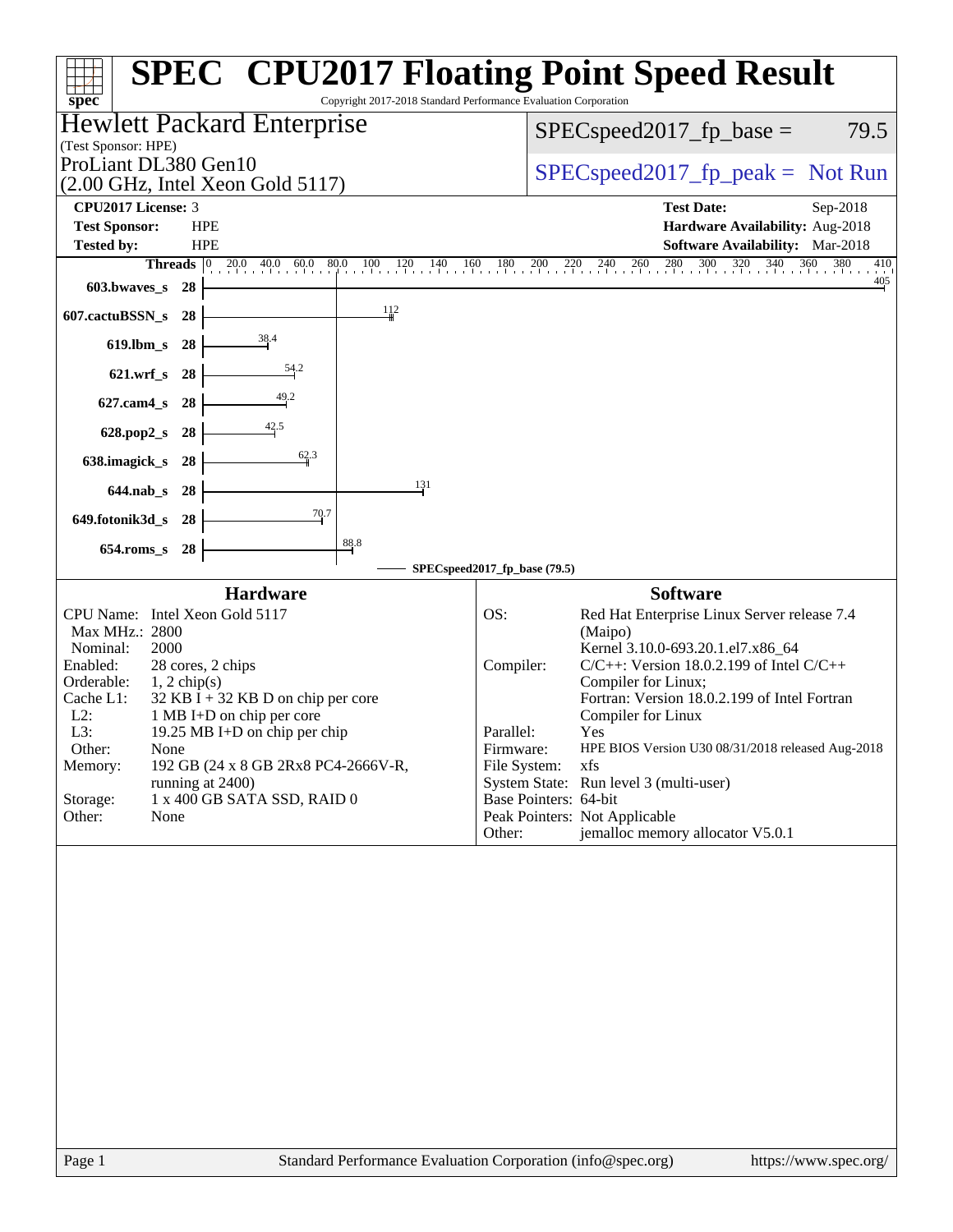Copyright 2017-2018 Standard Performance Evaluation Corporation

### Hewlett Packard Enterprise

#### (Test Sponsor: HPE)

(2.00 GHz, Intel Xeon Gold 5117)

 $SPEC speed2017_fp\_base = 79.5$ 

# ProLiant DL380 Gen10  $SPEC speed2017$  [p\_peak = Not Run

**[CPU2017 License:](http://www.spec.org/auto/cpu2017/Docs/result-fields.html#CPU2017License)** 3 **[Test Date:](http://www.spec.org/auto/cpu2017/Docs/result-fields.html#TestDate)** Sep-2018 **[Test Sponsor:](http://www.spec.org/auto/cpu2017/Docs/result-fields.html#TestSponsor)** HPE **[Hardware Availability:](http://www.spec.org/auto/cpu2017/Docs/result-fields.html#HardwareAvailability)** Aug-2018 **[Tested by:](http://www.spec.org/auto/cpu2017/Docs/result-fields.html#Testedby)** HPE **[Software Availability:](http://www.spec.org/auto/cpu2017/Docs/result-fields.html#SoftwareAvailability)** Mar-2018

### **[Results Table](http://www.spec.org/auto/cpu2017/Docs/result-fields.html#ResultsTable)**

|                                    | <b>Base</b>    |                |                |                |       |                | <b>Peak</b> |                |                |              |                |              |                |              |
|------------------------------------|----------------|----------------|----------------|----------------|-------|----------------|-------------|----------------|----------------|--------------|----------------|--------------|----------------|--------------|
| <b>Benchmark</b>                   | <b>Threads</b> | <b>Seconds</b> | Ratio          | <b>Seconds</b> | Ratio | <b>Seconds</b> | Ratio       | <b>Threads</b> | <b>Seconds</b> | <b>Ratio</b> | <b>Seconds</b> | <b>Ratio</b> | <b>Seconds</b> | <b>Ratio</b> |
| $603.bwaves$ s                     | 28             | 146            | 405            | 146            | 405   | 146            | 405         |                |                |              |                |              |                |              |
| 607.cactuBSSN s                    | 28             | 148            | 113            | 150            | 111   | 149            | 112         |                |                |              |                |              |                |              |
| $619.$ lbm s                       | 28             | 137            | 38.4           | 136            | 38.4  | 137            | 38.3        |                |                |              |                |              |                |              |
| $621.wrf$ s                        | 28             | 244            | 54.1           | 243            | 54.4  | 244            | 54.2        |                |                |              |                |              |                |              |
| $627$ .cam4 s                      | 28             | 180            | 49.1           | 180            | 49.2  | 180            | 49.2        |                |                |              |                |              |                |              |
| $628.pop2_s$                       | 28             | 280            | 42.4           | 278            | 42.8  | 279            | 42.5        |                |                |              |                |              |                |              |
| 638.imagick_s                      | 28             | 231            | 62.5           | 231            | 62.3  | 233            | 61.8        |                |                |              |                |              |                |              |
| $644$ .nab s                       | 28             | 134            | 131            | 134            | 131   | 134            | <u>131</u>  |                |                |              |                |              |                |              |
| 649.fotonik3d s                    | 28             | 129            | 70.5           | 129            | 70.9  | 129            | 70.7        |                |                |              |                |              |                |              |
| $654$ .roms_s                      | 28             | 177            | 88.8           | 177            | 88.8  | 178            | 88.3        |                |                |              |                |              |                |              |
| $SPEC speed2017$ fp base =<br>79.5 |                |                |                |                |       |                |             |                |                |              |                |              |                |              |
| $SPECspeed2017_fp\_peak =$         |                |                | <b>Not Run</b> |                |       |                |             |                |                |              |                |              |                |              |

Results appear in the [order in which they were run.](http://www.spec.org/auto/cpu2017/Docs/result-fields.html#RunOrder) Bold underlined text [indicates a median measurement](http://www.spec.org/auto/cpu2017/Docs/result-fields.html#Median).

### **[Operating System Notes](http://www.spec.org/auto/cpu2017/Docs/result-fields.html#OperatingSystemNotes)**

 Stack size set to unlimited using "ulimit -s unlimited" Transparent Huge Pages enabled by default Prior to runcpu invocation Filesystem page cache synced and cleared with: sync; echo 3 > /proc/sys/vm/drop\_caches runcpu command invoked through numactl i.e.: numactl --interleave=all runcpu <etc> IRQ balance service was stopped using "systemctl stop irqbalance.service" Tuned-adm profile was set to Throughput-Performance using "tuned-adm profile throughput-performance"

#### **[General Notes](http://www.spec.org/auto/cpu2017/Docs/result-fields.html#GeneralNotes)**

Environment variables set by runcpu before the start of the run: KMP\_AFFINITY = "granularity=core,compact" LD\_LIBRARY\_PATH = "/home/cpu2017/lib/ia32:/home/cpu2017/lib/intel64:/home/cpu2017/je5.0.1-32:/home/cpu2017/je5.0.1-64" OMP\_STACKSIZE = "192M"

 Binaries compiled on a system with 1x Intel Core i7-6700K CPU + 32GB RAM memory using Redhat Enterprise Linux 7.5

Yes: The test sponsor attests, as of date of publication, that CVE-2017-5754 (Meltdown) is mitigated in the system as tested and documented. Yes: The test sponsor attests, as of date of publication, that CVE-2017-5753 (Spectre variant 1) is mitigated in the system as tested and documented. Yes: The test sponsor attests, as of date of publication, that CVE-2017-5715 (Spectre variant 2) is mitigated in the system as tested and documented.

**(Continued on next page)**

| Page 2 | Standard Performance Evaluation Corporation (info@spec.org) | https://www.spec.org/ |
|--------|-------------------------------------------------------------|-----------------------|

**[spec](http://www.spec.org/)**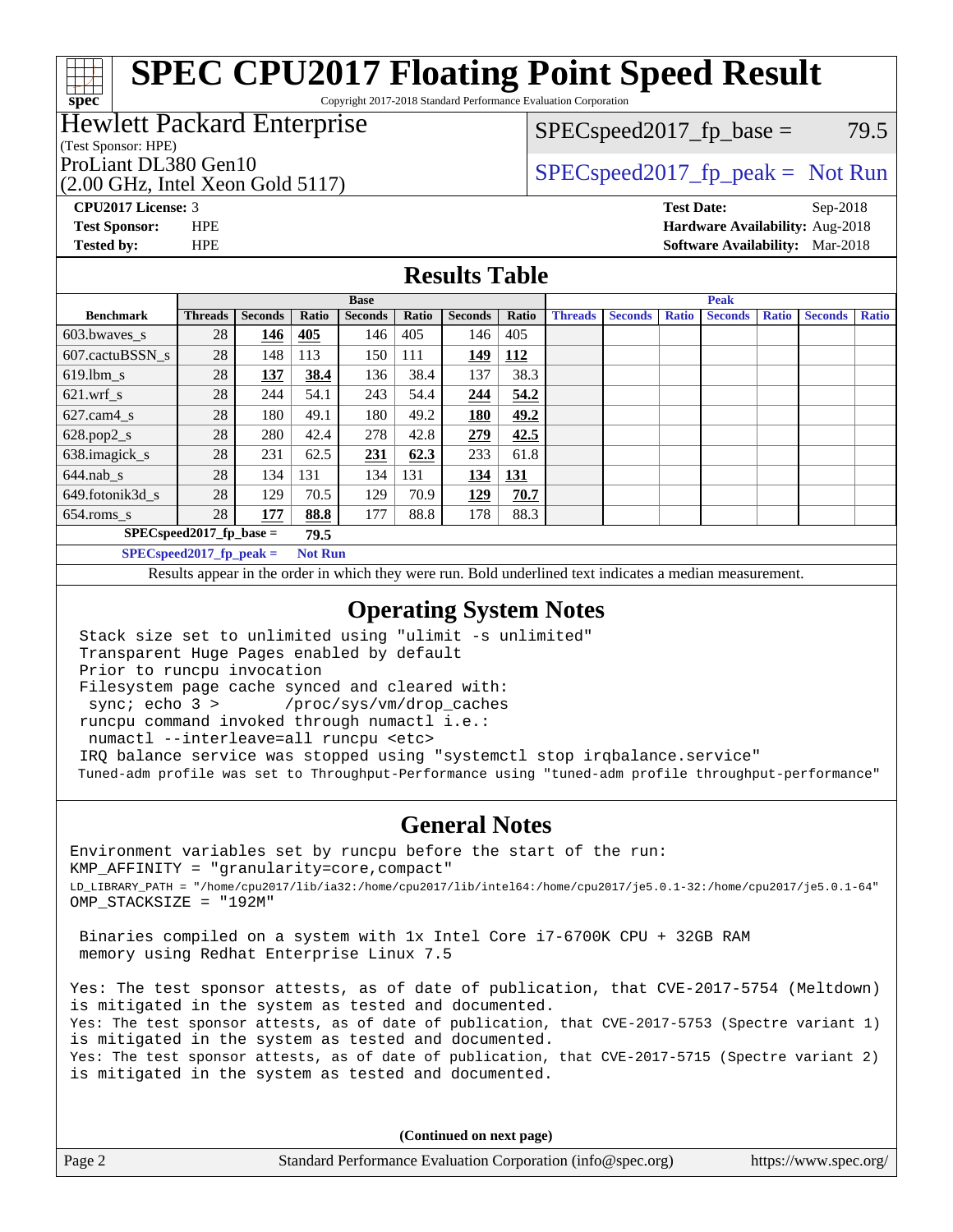### **[spec](http://www.spec.org/) [SPEC CPU2017 Floating Point Speed Result](http://www.spec.org/auto/cpu2017/Docs/result-fields.html#SPECCPU2017FloatingPointSpeedResult)** Copyright 2017-2018 Standard Performance Evaluation Corporation

# Hewlett Packard Enterprise

 $SPEC speed2017<sub>fp</sub> base = 79.5$ 

# (Test Sponsor: HPE)

(2.00 GHz, Intel Xeon Gold 5117)

ProLiant DL380 Gen10  $SPEC speed2017$  [p\_peak = Not Run

#### **[CPU2017 License:](http://www.spec.org/auto/cpu2017/Docs/result-fields.html#CPU2017License)** 3 **[Test Date:](http://www.spec.org/auto/cpu2017/Docs/result-fields.html#TestDate)** Sep-2018 **[Test Sponsor:](http://www.spec.org/auto/cpu2017/Docs/result-fields.html#TestSponsor)** HPE **[Hardware Availability:](http://www.spec.org/auto/cpu2017/Docs/result-fields.html#HardwareAvailability)** Aug-2018 **[Tested by:](http://www.spec.org/auto/cpu2017/Docs/result-fields.html#Testedby)** HPE **[Software Availability:](http://www.spec.org/auto/cpu2017/Docs/result-fields.html#SoftwareAvailability)** Mar-2018

### **[General Notes \(Continued\)](http://www.spec.org/auto/cpu2017/Docs/result-fields.html#GeneralNotes)**

 jemalloc, a general purpose malloc implementation built with the RedHat Enterprise 7.5, and the system compiler GCC 4.8.5 sources available from jemalloc.net or <https://github.com/jemalloc/jemalloc/releases>

## **[Platform Notes](http://www.spec.org/auto/cpu2017/Docs/result-fields.html#PlatformNotes)**

BIOS Configuration: Hyper-Threading set to Disabled Thermal Configuration set to Maximum Cooling LLC Prefetch set to Enabled LLC Dead Line Allocation set to Disabled Stale A to S set to Disabled XPT Prefetch set to Disabled Memory Patrol Scrubbing set to Disabled Workload Profile set to General Peak Frequency Compute Energy/Performance Bias set to Maximum Performance Workload Profile set to Custom Uncore Frequency Scaling set to Auto NUMA Group Size Optimization set to Flat Sysinfo program /home/cpu2017/bin/sysinfo Rev: r5974 of 2018-05-19 9bcde8f2999c33d61f64985e45859ea9 running on rhel7.4dl380 Tue Sep 25 07:26:04 2018 SUT (System Under Test) info as seen by some common utilities. For more information on this section, see <https://www.spec.org/cpu2017/Docs/config.html#sysinfo> From /proc/cpuinfo model name : Intel(R) Xeon(R) Gold 5117 CPU @ 2.00GHz 2 "physical id"s (chips) 28 "processors" cores, siblings (Caution: counting these is hw and system dependent. The following excerpts from /proc/cpuinfo might not be reliable. Use with caution.) cpu cores : 14 siblings : 14 physical 0: cores 0 1 2 3 4 5 6 8 9 10 11 12 13 14 physical 1: cores 0 1 2 3 4 5 6 8 9 10 11 12 13 14 From lscpu: Architecture: x86\_64 CPU op-mode(s): 32-bit, 64-bit Byte Order: Little Endian  $CPU(s):$  28 On-line CPU(s) list: 0-27 Thread(s) per core: 1 Core(s) per socket: 14 **(Continued on next page)**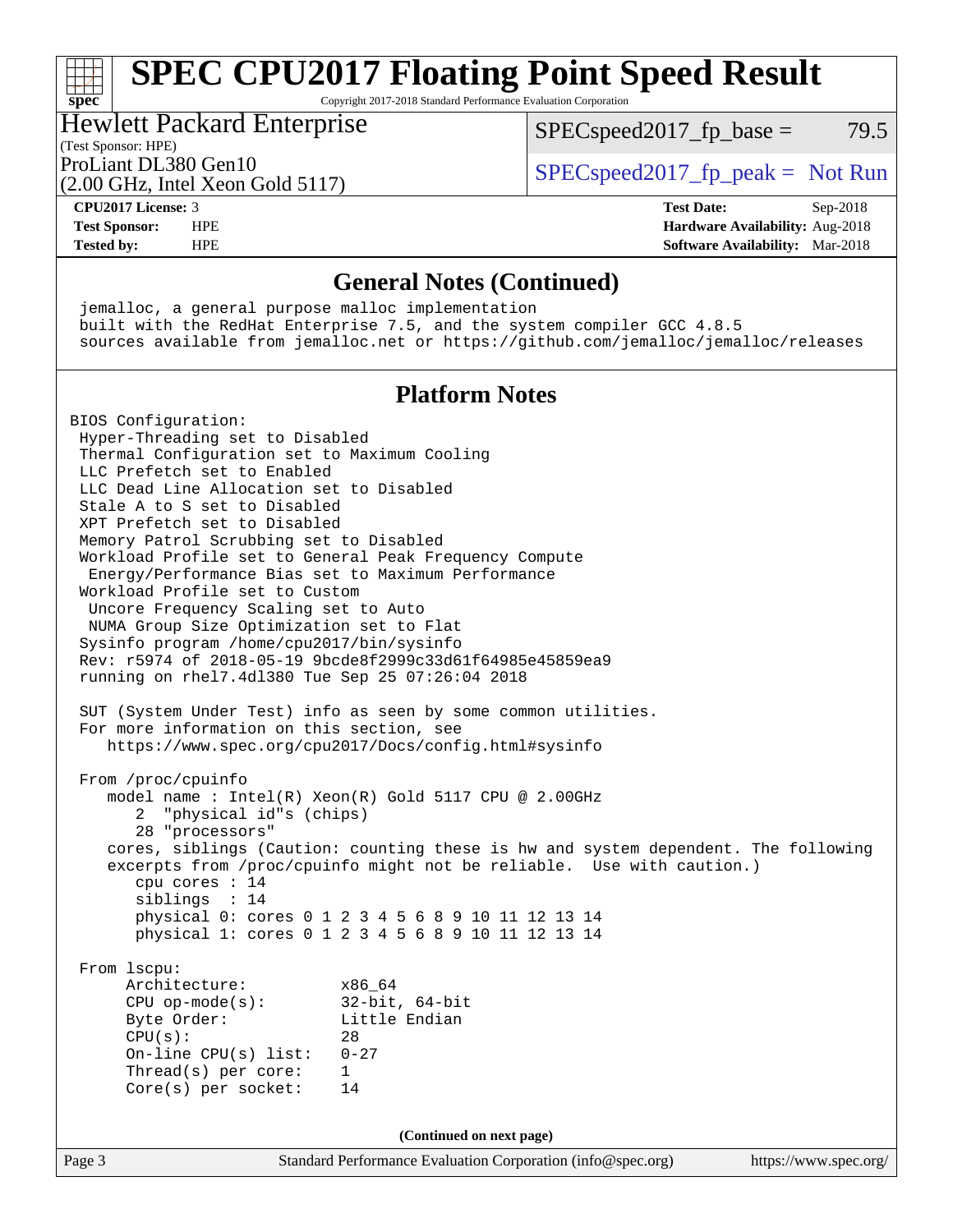Copyright 2017-2018 Standard Performance Evaluation Corporation

# Hewlett Packard Enterprise

 $SPEC speed2017_fp\_base = 79.5$ 

(Test Sponsor: HPE) (2.00 GHz, Intel Xeon Gold 5117)

ProLiant DL380 Gen10  $SPEC speed2017$  [p\_peak = Not Run

#### **[CPU2017 License:](http://www.spec.org/auto/cpu2017/Docs/result-fields.html#CPU2017License)** 3 **[Test Date:](http://www.spec.org/auto/cpu2017/Docs/result-fields.html#TestDate)** Sep-2018

**[spec](http://www.spec.org/)**

**[Test Sponsor:](http://www.spec.org/auto/cpu2017/Docs/result-fields.html#TestSponsor)** HPE **[Hardware Availability:](http://www.spec.org/auto/cpu2017/Docs/result-fields.html#HardwareAvailability)** Aug-2018 **[Tested by:](http://www.spec.org/auto/cpu2017/Docs/result-fields.html#Testedby)** HPE **[Software Availability:](http://www.spec.org/auto/cpu2017/Docs/result-fields.html#SoftwareAvailability)** Mar-2018

### **[Platform Notes \(Continued\)](http://www.spec.org/auto/cpu2017/Docs/result-fields.html#PlatformNotes)**

| Socket(s):         | 2                                                                                   |
|--------------------|-------------------------------------------------------------------------------------|
| NUMA $node(s):$    | $\mathfrak{D}$                                                                      |
| Vendor ID:         | GenuineIntel                                                                        |
| $CPU$ family:      | 6                                                                                   |
| Model:             | 85                                                                                  |
| Model name:        | $Intel(R)$ Xeon $(R)$ Gold 5117 CPU @ 2.00GHz                                       |
| Stepping:          | 4                                                                                   |
| CPU MHz:           | 2000.000                                                                            |
| BogoMIPS:          | 4000.00                                                                             |
| Virtualization:    | $VT - x$                                                                            |
| $L1d$ cache:       | 32K                                                                                 |
| $L1i$ cache:       | 32K                                                                                 |
| $L2$ cache:        | 1024K                                                                               |
| $L3$ cache:        | 19712K                                                                              |
| NUMA node0 CPU(s): | $0 - 13$                                                                            |
| NUMA nodel CPU(s): | $14 - 27$                                                                           |
| Flaqs:             | fpu vme de pse tsc msr pae mce cx8 apic sep mtrr pqe mca cmov                       |
|                    | pat pse36 clflush dts acpi mmx fxsr sse sse2 ss ht tm pbe syscall nx pdpe1gb rdtscp |
|                    | Im constant_tsc art arch_perfmon pebs bts rep_good nopl xtopology nonstop_tsc       |
|                    | aperfmperf eagerfpu pni pclmulqdq dtes64 monitor ds_cpl vmx smx est tm2 ssse3 fma   |
|                    | cx16 xtpr pdcm pcid dca sse4_1 sse4_2 x2apic movbe popcnt tsc_deadline_timer aes    |
|                    | xsave avx f16c rdrand lahf_lm abm 3dnowprefetch epb cat_13 cdp_13 invpcid_single    |
|                    | intel_pt spec_ctrl ibpb_support tpr_shadow vnmi flexpriority ept vpid fsgsbase      |
|                    | tsc_adjust bmil hle avx2 smep bmi2 erms invpcid rtm cqm mpx rdt_a avx512f avx512dq  |
|                    | rdseed adx smap clflushopt clwb avx512cd avx512bw avx512vl xsaveopt xsavec xgetbvl  |
|                    | cqm_llc cqm_occup_llc cqm_mbm_total cqm_mbm_local dtherm ida arat pln pts           |
|                    |                                                                                     |

 /proc/cpuinfo cache data cache size : 19712 KB

 From numactl --hardware WARNING: a numactl 'node' might or might not correspond to a physical chip.

 From /proc/meminfo MemTotal: 197737828 kB HugePages\_Total: 0 Hugepagesize: 2048 kB

 From /etc/\*release\* /etc/\*version\* os-release: NAME="Red Hat Enterprise Linux Server" VERSION="7.4 (Maipo)" ID="rhel" ID\_LIKE="fedora" VARIANT="Server" VARIANT\_ID="server" VERSION\_ID="7.4"

**(Continued on next page)**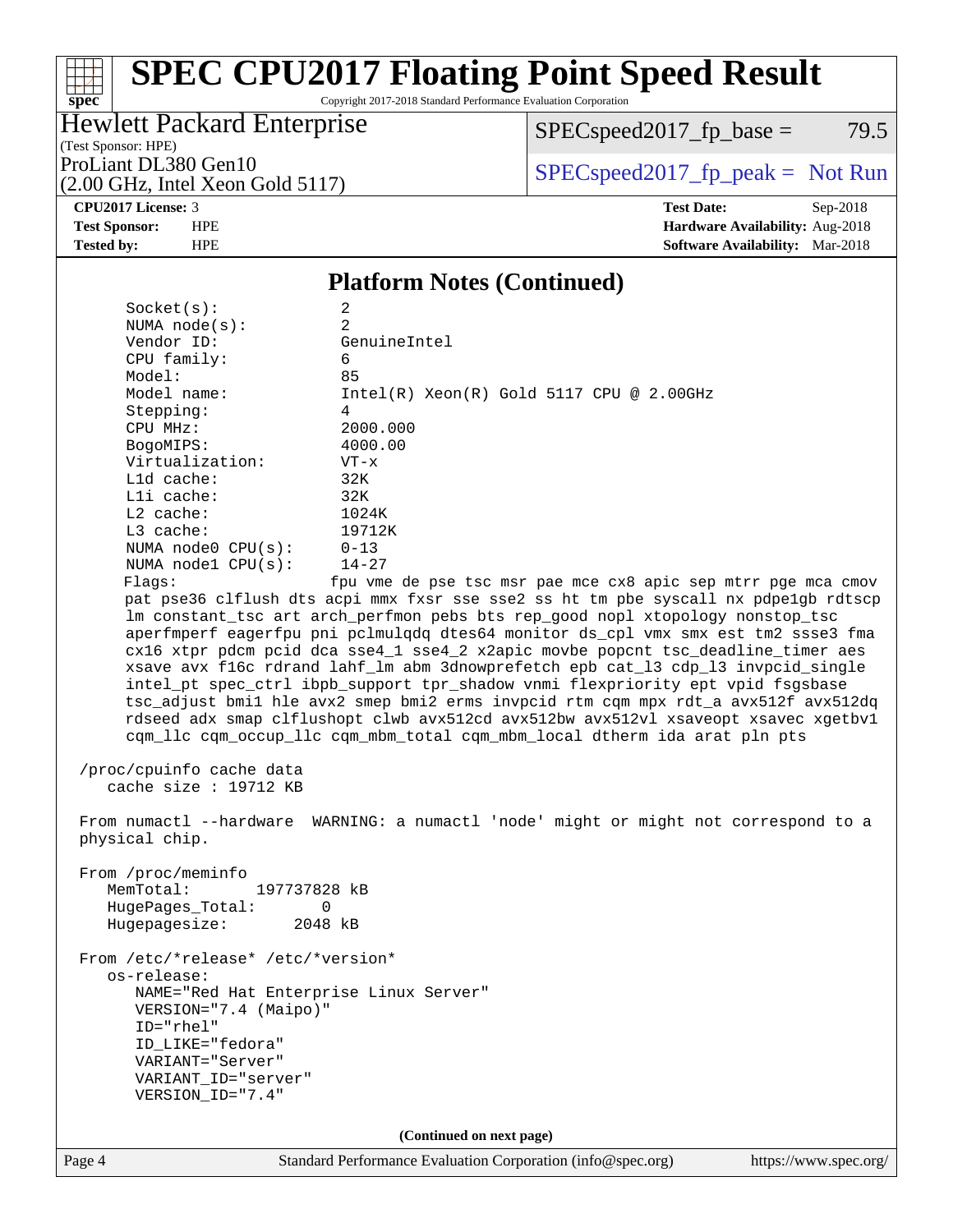Copyright 2017-2018 Standard Performance Evaluation Corporation

Hewlett Packard Enterprise

 $SPEC speed2017_fp\_base = 79.5$ 

(Test Sponsor: HPE)

(2.00 GHz, Intel Xeon Gold 5117)

ProLiant DL380 Gen10  $SPEC speed2017_f$   $peak = Not Run$ 

**[spec](http://www.spec.org/)**

**[CPU2017 License:](http://www.spec.org/auto/cpu2017/Docs/result-fields.html#CPU2017License)** 3 **[Test Date:](http://www.spec.org/auto/cpu2017/Docs/result-fields.html#TestDate)** Sep-2018 **[Test Sponsor:](http://www.spec.org/auto/cpu2017/Docs/result-fields.html#TestSponsor)** HPE **[Hardware Availability:](http://www.spec.org/auto/cpu2017/Docs/result-fields.html#HardwareAvailability)** Aug-2018 **[Tested by:](http://www.spec.org/auto/cpu2017/Docs/result-fields.html#Testedby)** HPE **[Software Availability:](http://www.spec.org/auto/cpu2017/Docs/result-fields.html#SoftwareAvailability)** Mar-2018

#### **[Platform Notes \(Continued\)](http://www.spec.org/auto/cpu2017/Docs/result-fields.html#PlatformNotes)**

Page 5 Standard Performance Evaluation Corporation [\(info@spec.org\)](mailto:info@spec.org) <https://www.spec.org/> PRETTY\_NAME="Red Hat Enterprise Linux Server 7.4 (Maipo)" redhat-release: Red Hat Enterprise Linux Server release 7.4 (Maipo) system-release: Red Hat Enterprise Linux Server release 7.4 (Maipo) system-release-cpe: cpe:/o:redhat:enterprise\_linux:7.4:ga:server uname -a: Linux rhel7.4dl380 3.10.0-693.20.1.el7.x86\_64 #1 SMP Wed Feb 7 16:53:38 EST 2018 x86\_64 x86\_64 x86\_64 GNU/Linux Kernel self-reported vulnerability status: CVE-2017-5754 (Meltdown): Mitigation: PTI CVE-2017-5753 (Spectre variant 1): Mitigation: Load fences CVE-2017-5715 (Spectre variant 2): Mitigation: IBRS (kernel) run-level 3 Sep 21 02:03 SPEC is set to: /home/cpu2017 Filesystem Type Size Used Avail Use% Mounted on /dev/mapper/rhel\_rhel7-home xfs 318G 17G 301G 6% /home Additional information from dmidecode follows. WARNING: Use caution when you interpret this section. The 'dmidecode' program reads system data which is "intended to allow hardware to be accurately determined", but the intent may not be met, as there are frequent changes to hardware, firmware, and the "DMTF SMBIOS" standard. BIOS HPE U30 08/31/2018 Memory: 24x UNKNOWN NOT AVAILABLE 8 GB 2 rank 2666, configured at 2400 (End of data from sysinfo program) **[Compiler Version Notes](http://www.spec.org/auto/cpu2017/Docs/result-fields.html#CompilerVersionNotes)** ============================================================================== CC 619.lbm\_s(base) 638.imagick\_s(base) 644.nab\_s(base) ----------------------------------------------------------------------------- icc (ICC) 18.0.2 20180210 Copyright (C) 1985-2018 Intel Corporation. All rights reserved. ------------------------------------------------------------------------------ ============================================================================== FC 607.cactuBSSN\_s(base) ----------------------------------------------------------------------------- icpc (ICC) 18.0.2 20180210 Copyright (C) 1985-2018 Intel Corporation. All rights reserved. icc (ICC) 18.0.2 20180210 **(Continued on next page)**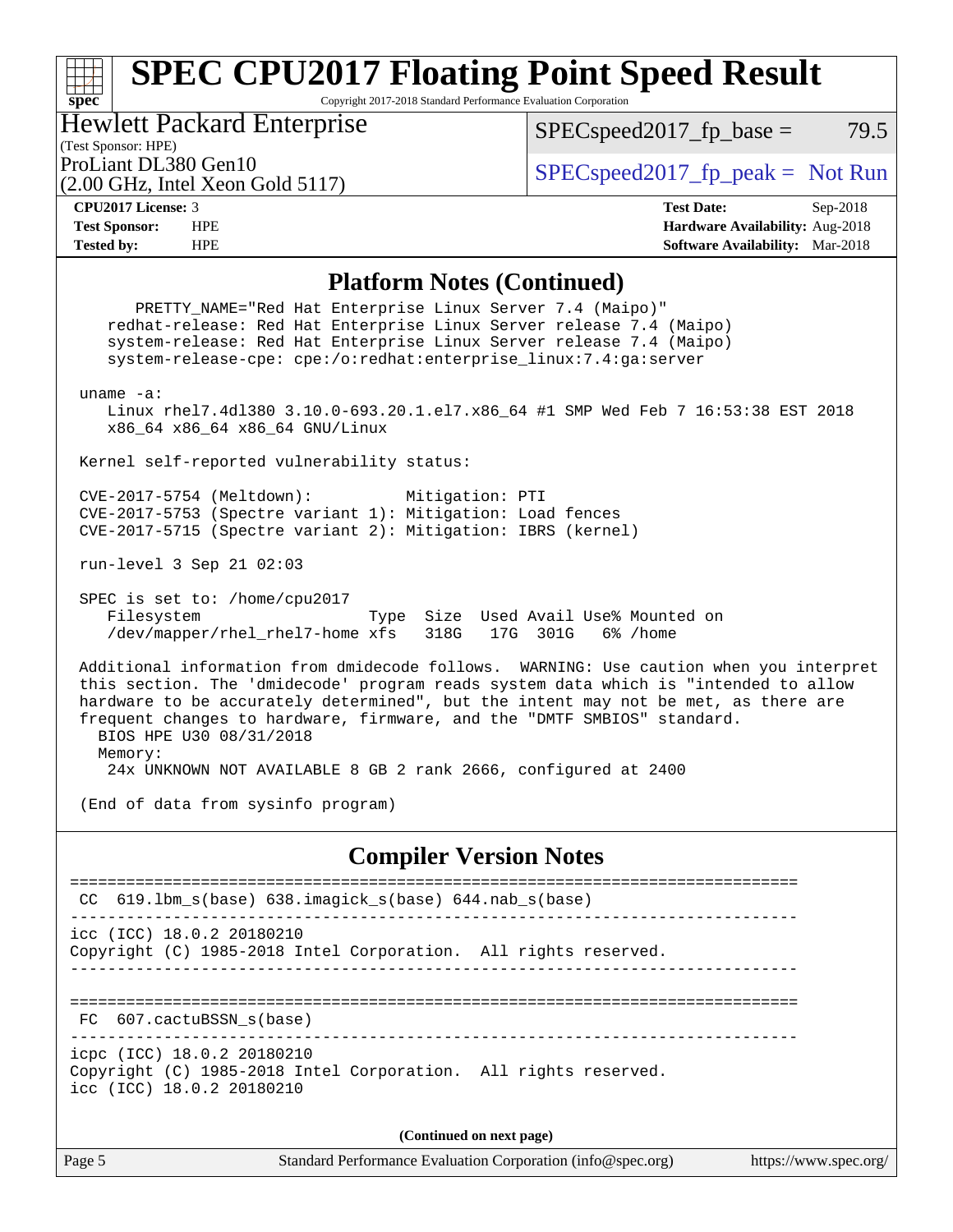Copyright 2017-2018 Standard Performance Evaluation Corporation

Hewlett Packard Enterprise

 $SPEC speed2017_fp\_base = 79.5$ 

(Test Sponsor: HPE)

(2.00 GHz, Intel Xeon Gold 5117)

ProLiant DL380 Gen10  $SPEC speed2017$  [p\_peak = Not Run

**[spec](http://www.spec.org/)**

**[CPU2017 License:](http://www.spec.org/auto/cpu2017/Docs/result-fields.html#CPU2017License)** 3 **[Test Date:](http://www.spec.org/auto/cpu2017/Docs/result-fields.html#TestDate)** Sep-2018 **[Test Sponsor:](http://www.spec.org/auto/cpu2017/Docs/result-fields.html#TestSponsor)** HPE **[Hardware Availability:](http://www.spec.org/auto/cpu2017/Docs/result-fields.html#HardwareAvailability)** Aug-2018 **[Tested by:](http://www.spec.org/auto/cpu2017/Docs/result-fields.html#Testedby)** HPE **[Software Availability:](http://www.spec.org/auto/cpu2017/Docs/result-fields.html#SoftwareAvailability)** Mar-2018

### **[Compiler Version Notes \(Continued\)](http://www.spec.org/auto/cpu2017/Docs/result-fields.html#CompilerVersionNotes)**

| Copyright (C) 1985-2018 Intel Corporation. All rights reserved.<br>ifort (IFORT) 18.0.2 20180210 |  |  |
|--------------------------------------------------------------------------------------------------|--|--|
| Copyright (C) 1985-2018 Intel Corporation. All rights reserved.                                  |  |  |
|                                                                                                  |  |  |
| FC 603.bwaves s(base) 649.fotonik3d s(base) 654.roms s(base)                                     |  |  |
| ifort (IFORT) 18.0.2 20180210<br>Copyright (C) 1985-2018 Intel Corporation. All rights reserved. |  |  |

==============================================================================

CC 621.wrf\_s(base) 627.cam4\_s(base) 628.pop2\_s(base)

----------------------------------------------------------------------------- ifort (IFORT) 18.0.2 20180210 Copyright (C) 1985-2018 Intel Corporation. All rights reserved. icc (ICC) 18.0.2 20180210 Copyright (C) 1985-2018 Intel Corporation. All rights reserved. ------------------------------------------------------------------------------

------------------------------------------------------------------------------

# **[Base Compiler Invocation](http://www.spec.org/auto/cpu2017/Docs/result-fields.html#BaseCompilerInvocation)**

[C benchmarks](http://www.spec.org/auto/cpu2017/Docs/result-fields.html#Cbenchmarks): [icc -m64 -std=c11](http://www.spec.org/cpu2017/results/res2018q4/cpu2017-20181001-08977.flags.html#user_CCbase_intel_icc_64bit_c11_33ee0cdaae7deeeab2a9725423ba97205ce30f63b9926c2519791662299b76a0318f32ddfffdc46587804de3178b4f9328c46fa7c2b0cd779d7a61945c91cd35)

[Fortran benchmarks](http://www.spec.org/auto/cpu2017/Docs/result-fields.html#Fortranbenchmarks): [ifort -m64](http://www.spec.org/cpu2017/results/res2018q4/cpu2017-20181001-08977.flags.html#user_FCbase_intel_ifort_64bit_24f2bb282fbaeffd6157abe4f878425411749daecae9a33200eee2bee2fe76f3b89351d69a8130dd5949958ce389cf37ff59a95e7a40d588e8d3a57e0c3fd751)

[Benchmarks using both Fortran and C](http://www.spec.org/auto/cpu2017/Docs/result-fields.html#BenchmarksusingbothFortranandC): [ifort -m64](http://www.spec.org/cpu2017/results/res2018q4/cpu2017-20181001-08977.flags.html#user_CC_FCbase_intel_ifort_64bit_24f2bb282fbaeffd6157abe4f878425411749daecae9a33200eee2bee2fe76f3b89351d69a8130dd5949958ce389cf37ff59a95e7a40d588e8d3a57e0c3fd751) [icc -m64 -std=c11](http://www.spec.org/cpu2017/results/res2018q4/cpu2017-20181001-08977.flags.html#user_CC_FCbase_intel_icc_64bit_c11_33ee0cdaae7deeeab2a9725423ba97205ce30f63b9926c2519791662299b76a0318f32ddfffdc46587804de3178b4f9328c46fa7c2b0cd779d7a61945c91cd35)

[Benchmarks using Fortran, C, and C++:](http://www.spec.org/auto/cpu2017/Docs/result-fields.html#BenchmarksusingFortranCandCXX) [icpc -m64](http://www.spec.org/cpu2017/results/res2018q4/cpu2017-20181001-08977.flags.html#user_CC_CXX_FCbase_intel_icpc_64bit_4ecb2543ae3f1412ef961e0650ca070fec7b7afdcd6ed48761b84423119d1bf6bdf5cad15b44d48e7256388bc77273b966e5eb805aefd121eb22e9299b2ec9d9) [icc -m64 -std=c11](http://www.spec.org/cpu2017/results/res2018q4/cpu2017-20181001-08977.flags.html#user_CC_CXX_FCbase_intel_icc_64bit_c11_33ee0cdaae7deeeab2a9725423ba97205ce30f63b9926c2519791662299b76a0318f32ddfffdc46587804de3178b4f9328c46fa7c2b0cd779d7a61945c91cd35) [ifort -m64](http://www.spec.org/cpu2017/results/res2018q4/cpu2017-20181001-08977.flags.html#user_CC_CXX_FCbase_intel_ifort_64bit_24f2bb282fbaeffd6157abe4f878425411749daecae9a33200eee2bee2fe76f3b89351d69a8130dd5949958ce389cf37ff59a95e7a40d588e8d3a57e0c3fd751)

# **[Base Portability Flags](http://www.spec.org/auto/cpu2017/Docs/result-fields.html#BasePortabilityFlags)**

 603.bwaves\_s: [-DSPEC\\_LP64](http://www.spec.org/cpu2017/results/res2018q4/cpu2017-20181001-08977.flags.html#suite_basePORTABILITY603_bwaves_s_DSPEC_LP64) 607.cactuBSSN\_s: [-DSPEC\\_LP64](http://www.spec.org/cpu2017/results/res2018q4/cpu2017-20181001-08977.flags.html#suite_basePORTABILITY607_cactuBSSN_s_DSPEC_LP64) 619.lbm\_s: [-DSPEC\\_LP64](http://www.spec.org/cpu2017/results/res2018q4/cpu2017-20181001-08977.flags.html#suite_basePORTABILITY619_lbm_s_DSPEC_LP64) 621.wrf\_s: [-DSPEC\\_LP64](http://www.spec.org/cpu2017/results/res2018q4/cpu2017-20181001-08977.flags.html#suite_basePORTABILITY621_wrf_s_DSPEC_LP64) [-DSPEC\\_CASE\\_FLAG](http://www.spec.org/cpu2017/results/res2018q4/cpu2017-20181001-08977.flags.html#b621.wrf_s_baseCPORTABILITY_DSPEC_CASE_FLAG) [-convert big\\_endian](http://www.spec.org/cpu2017/results/res2018q4/cpu2017-20181001-08977.flags.html#user_baseFPORTABILITY621_wrf_s_convert_big_endian_c3194028bc08c63ac5d04de18c48ce6d347e4e562e8892b8bdbdc0214820426deb8554edfa529a3fb25a586e65a3d812c835984020483e7e73212c4d31a38223) 627.cam4\_s: [-DSPEC\\_LP64](http://www.spec.org/cpu2017/results/res2018q4/cpu2017-20181001-08977.flags.html#suite_basePORTABILITY627_cam4_s_DSPEC_LP64) [-DSPEC\\_CASE\\_FLAG](http://www.spec.org/cpu2017/results/res2018q4/cpu2017-20181001-08977.flags.html#b627.cam4_s_baseCPORTABILITY_DSPEC_CASE_FLAG) 628.pop2\_s: [-DSPEC\\_LP64](http://www.spec.org/cpu2017/results/res2018q4/cpu2017-20181001-08977.flags.html#suite_basePORTABILITY628_pop2_s_DSPEC_LP64) [-DSPEC\\_CASE\\_FLAG](http://www.spec.org/cpu2017/results/res2018q4/cpu2017-20181001-08977.flags.html#b628.pop2_s_baseCPORTABILITY_DSPEC_CASE_FLAG) [-convert big\\_endian](http://www.spec.org/cpu2017/results/res2018q4/cpu2017-20181001-08977.flags.html#user_baseFPORTABILITY628_pop2_s_convert_big_endian_c3194028bc08c63ac5d04de18c48ce6d347e4e562e8892b8bdbdc0214820426deb8554edfa529a3fb25a586e65a3d812c835984020483e7e73212c4d31a38223) [-assume byterecl](http://www.spec.org/cpu2017/results/res2018q4/cpu2017-20181001-08977.flags.html#user_baseFPORTABILITY628_pop2_s_assume_byterecl_7e47d18b9513cf18525430bbf0f2177aa9bf368bc7a059c09b2c06a34b53bd3447c950d3f8d6c70e3faf3a05c8557d66a5798b567902e8849adc142926523472)

**(Continued on next page)**

| ge 6 |  |  |
|------|--|--|
|------|--|--|

Page 6 Standard Performance Evaluation Corporation [\(info@spec.org\)](mailto:info@spec.org) <https://www.spec.org/>